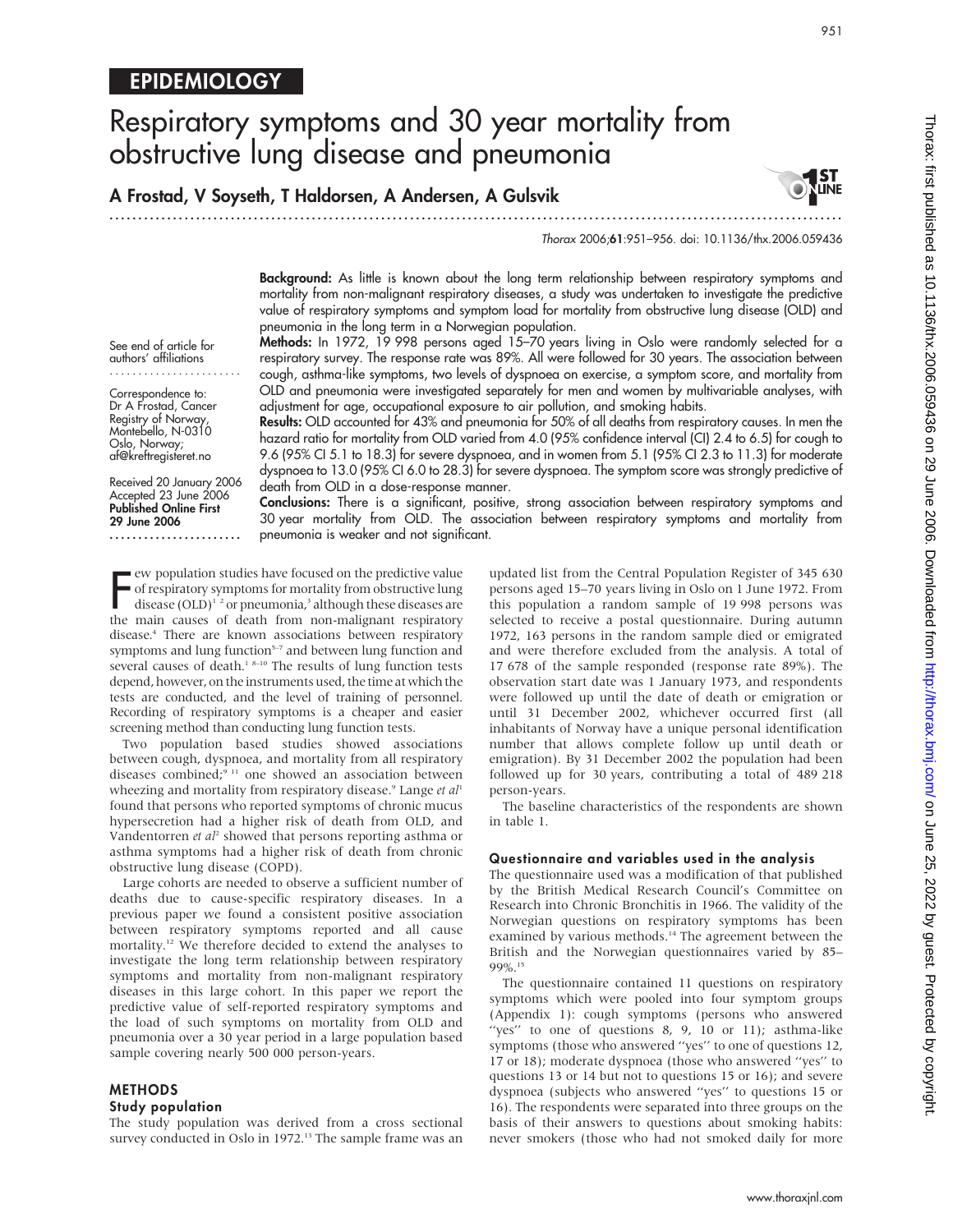Table 1 Baseline characteristics at 1 January 1973 and crude mortality rate (MR) per 100 000 person-years from obstructive lung disease (OLD) and pneumonia of respondents during follow up for 30 years by sex, respiratory symptoms, occupational exposure, and smoking habits

|                               | <b>Total at baseline</b><br>$(n = 17678)$ |                | <b>Deaths from OLD</b><br>$(n = 250)$ |           | <b>Deaths</b> from<br>pneumonia<br>$(n = 293)$ |           |
|-------------------------------|-------------------------------------------|----------------|---------------------------------------|-----------|------------------------------------------------|-----------|
| Characteristic                | N                                         | %              | $\mathsf{n}$                          | <b>MR</b> | n                                              | <b>MR</b> |
| Sex                           |                                           |                |                                       |           |                                                |           |
| Men                           | 8147                                      | 46             | 146                                   | 74        | 107                                            | 55        |
| Women                         | 9531                                      | 54             | 104                                   | 35        | 186                                            | 66        |
| Respiratory symptoms*         |                                           |                |                                       |           |                                                |           |
| None                          | 8696                                      | 49             | 36                                    | 16        | 143                                            | 64        |
| Symptom score                 |                                           |                |                                       |           |                                                |           |
| $1 - 3$                       | 6272                                      | 36             | 86                                    | 55        | 95                                             | 60        |
| $4 - 6$                       | 1966                                      | 11             | 62                                    | 137       | 30                                             | 66        |
| $\geq 7$                      | 712                                       | $\overline{A}$ | 66                                    | 511       | 23                                             | 178       |
| Groups                        |                                           |                |                                       |           |                                                |           |
| Cough symptoms                | 5732                                      | 32             | 175                                   | 129       | 106                                            | 78        |
| Asthma-like symptoms          | 6092                                      | 34             | 182                                   | 107       | 90                                             | 61        |
| Moderate dyspnoea on exercise | 2298                                      | 13             | 53                                    | 101       | 28                                             | 37        |
| Severe dyspnoea on exercise   | 851                                       | 5              | 59                                    | 383       | 24                                             | 156       |
| Occupational exposuret        |                                           |                |                                       |           |                                                |           |
| Yes                           | 3138                                      | 18             | 82                                    | 88        | 47                                             | 47        |
| No                            | 13513                                     | 76             | 143                                   | 35        | 210                                            | 53        |
| Smoking habit                 |                                           |                |                                       |           |                                                |           |
| Never                         | 6567                                      | 37             | 24                                    | 14        | 117                                            | 69        |
| Former                        | 2011                                      | 11             | 25                                    | 51        | 44                                             | 90        |
| Current (g tobacco/day)       |                                           |                |                                       |           |                                                |           |
| < 10                          | 2521                                      | 14             | 31                                    | 48        | 35                                             | 55        |
| $10 - 19$                     | 4399                                      | 25             | 107                                   | 99        | 59                                             | 55        |
| $\geqslant$ 20                | 1800                                      | 10             | 56                                    | 135       | 25                                             | 60        |
| Unknown                       | 262                                       | $\overline{2}$ | 3                                     | 48        | 8                                              | 129       |

-1027 persons did not answer this question.

than 1 year); current smokers (those who had smoked daily for more than 1 year and were still smoking at the time of the survey); the remainder were defined as former smokers. $13$ Smoking was measured as daily tobacco consumption calculated on the basis that one cigarette  $= 1$  g tobacco. The amounts smoked by current smokers were grouped as  $\leq$ 10 g, 10–19 g and  $\geq$ 20 g tobacco per day. For occupational exposure to air pollution, respondents were divided in two groups according to whether they answered ''yes'' or ''no'' to the question: ''Have you been exposed to particles, gases or damp at your working place?''

### Follow up

Notifications of death and causes of death were obtained from Statistics Norway with permission from the Data Inspectorate, the Norwegian Directorate of Health and Social Services, and the Regional Committee for Medical Research Ethics. The Norwegian death certificate is based on the international medical certificate recommended by the World Health Organization<sup>16</sup> and physicians complete a certificate for every death. The certificate always gives the underlying cause of death and, if appropriate, contributing causes. The underlying cause is defined as the disease or injury that initiated the train of events leading to death. The contributory cause of death is often a disease that followed the underlying cause and that might have contributed to death. Norway used the 8th revision of the International Statistical Classification of Diseases, Injuries and Death (ICD) during the period 1970–85, the 9th revision up to 1995, and has used the 10th revision since 1996.

The coding and diagnosis of asthma and COPD have changed in Norway over the past 30 years.<sup>17</sup> Many cases of COPD were previously coded as asthma when they had a similar pattern of symptoms and signs. To avoid misclassification, we pooled diagnoses related to asthma and COPD into OLD.

The analyses were based on mortality from OLD (ICD10 J40–J47) and pneumonia (ICD10 J12–J18)<sup>4</sup> given as the underlying cause of death. Associations between respiratory symptoms and mortality from OLD and pneumonia were also estimated when the two diagnoses were given as either the underlying or the contributing cause of death.

## Statistical methods

The association between each respiratory symptom group and mortality was expressed as an adjusted hazard ratio (HR) estimated from a Cox proportional hazard regression model.<sup>18</sup> Mortality associated with each symptom group was compared with mortality among persons who had not reported any respiratory symptoms. A symptom score ranging from 0 to 11 was defined on the basis of the sum of affirmative answers to 11 equally weighted respiratory symptom questions. The scores were then grouped as 0 (no respiratory symptoms), 1–3, 4–6, and  $\geq 7$  respiratory symptoms. Tests for trend were performed with symptom score and grams of tobacco smoked as continuous variables.

As mortality was more strongly associated with age than time in the study or calendar time, age was used as the underlying time scale.<sup>19 20</sup> The proportional hazard ratio assumption of the Cox model was derived with the test of Schoenfeld's residuals on partial likelihood.<sup>21</sup> Information about physician diagnosed OLD and coronary heart disease were considered as steps in the causal chain between respiratory symptoms and mortality, and were therefore not treated as possible confounders. The analyses were also performed after excluding those individuals with these selfreported physician diagnosed diseases.

The covariates added to the multivariable models as confounders were smoking habit and exposure to air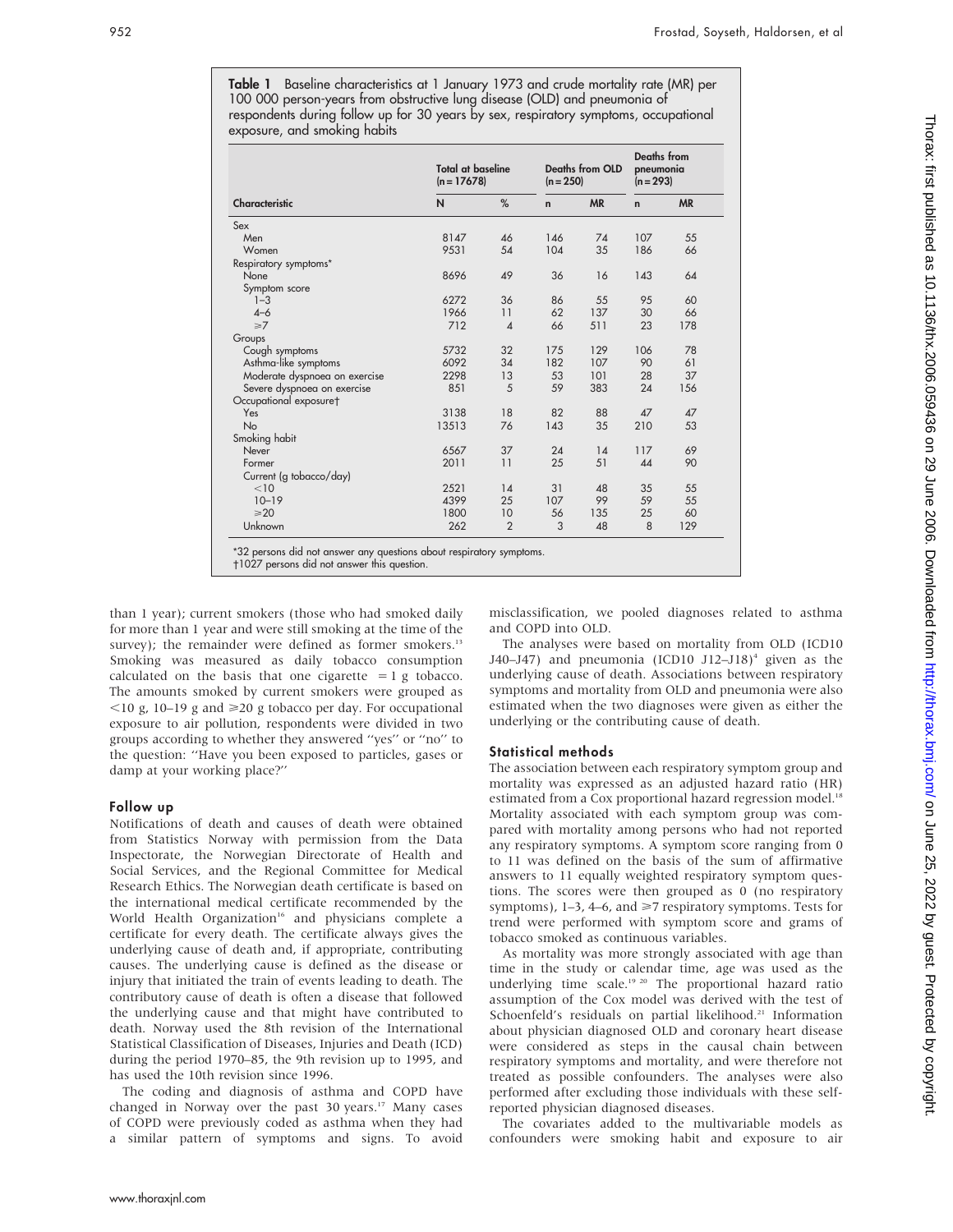Table 2 Hazard ratio (HR) with 95% confidence interval (CI) for mortality from obstructive lung disease and pneumonia as underlying cause of death by respiratory symptom groups, symptom score and sex, adjusted for occupational exposure, smoking habits, and age in Norway, 1973–2002: separate models for each symptom group

|                           |           | Obstructive lung disease $(n = 250)$ |           | Pneumonia ( $n = 293$ ) |           |                       |           |                       |
|---------------------------|-----------|--------------------------------------|-----------|-------------------------|-----------|-----------------------|-----------|-----------------------|
|                           | Men       |                                      | Women     |                         | Men       |                       | Women     |                       |
| Symptom                   | <b>HR</b> | 95% CI                               | <b>HR</b> | 95% CI                  | <b>HR</b> | 95% CI                | <b>HR</b> | 95% CI                |
| No respiratory symptoms   | 1.0       |                                      | 1.0       |                         | 1.0       |                       | 1.0       |                       |
| Symptom group             |           |                                      |           |                         |           |                       |           |                       |
| Cough symptoms            | 4.0       | 2.4 to $6.5$                         | 6.2       | $3.1$ to $12.3$         | 1.5       | $0.9$ to $2.4$        | 1.2       | $0.8$ to $1.8$        |
| Asthma-like symptoms      | 4.7       | 2.9 to 7.7                           | 7.8       | $4.0 \text{ to } 15.0$  | 1.2       | $0.7$ to $2.1$        | 1.3       | $0.8$ to $1.8$        |
| Moderate dyspnoea         | 4.5       | $2.5 \text{ to } 8.3$                | 5.1       | $2.3$ to $11.3$         | 1.2       | $0.5 \text{ to } 2.7$ | 0.8       | $0.4 \text{ to } 1.3$ |
| Severe dyspnoea           | 9.6       | 5.1 to 18.3                          | 13.0      | $6.0 \text{ to } 28.3$  | 1.5       | $0.5 \text{ to } 4.6$ | 1.5       | 0.9 to 2.7            |
| Symptom score             |           |                                      |           |                         |           |                       |           |                       |
| $1 - 3$                   | 2.3       | $1.4 \text{ to } 4.0$                | 3.4       | $1.7 \text{ to } 6.8$   | 1.5       | $1.0 \text{ to } 2.4$ | 0.9       | $0.6 \text{ to } 1.3$ |
| $4 - 6$                   | 4.1       | $2.3$ to $7.5$                       | 9.6       | 4.5 to 20.8             | 1.5       | $0.7$ to $3.2$        | 1.1       | $0.6 \text{ to } 1.9$ |
| $\geq 7$                  | 13.6      | 7.1 to 25.9                          | 21.5      | 9.4 to 49.5             | 2.0       | $0.6 \text{ to } 6.2$ | 3.0       | $1.5$ to 6.0          |
| p trend for symptom score | < 0.001   |                                      | < 0.001   |                         | 0.09      |                       | 0.02      |                       |

pollution. Separate analyses were conducted for men and women. All analyses were performed using STATA-9 (StataCorp, TX, USA).

## RESULTS

Of a total of 6710 deaths in the period 1973–2002, the underlying cause recorded was respiratory disease in 582, cardiovascular disease in 2881, and cancer in 1882. Of the deaths due to respiratory disease, OLD accounted for 250 (43%), pneumonia for 293 (50%), and other lung diseases for 39 (7%).

Among the 250 subjects in whom OLD was the underlying cause of death, no contributory cause was given in 16%, cardiovascular disease was the contributory cause in 36%, pneumonia in 20%, subgroups of OLD such as bronchitis, asthma and emphysema in 16%, and other diagnoses in 12%. Among the 293 subjects in whom pneumonia was the underlying cause of death, no contributory cause was given in 40%, senility and dementia were the contributory cause in 21%, cardiovascular disease in 10%, stroke sequelae in 5%, and other diagnoses such as diabetes, cancer and abdominal diseases in 24%. Of the 39 deaths due to other respiratory diseases, interstitial lung diseases accounted for 16, viral infections in the respiratory tract for 13, pulmonary hypertension for five, respiratory failure for two, and there were five other respiratory deaths without an exact diagnosis.

The crude mortality rate for OLD was higher for men than for women, while the opposite was true for pneumonia (table 1). When the contributory cause of death was included in the end points, the number of deaths from OLD increased by 105 to 355 and for pneumonia the number of deaths increased by 861 to 1154.

For persons reporting any respiratory symptoms, the crude mortality rate per 100 000 person-years was 99 for OLD and 69 for pneumonia. The mortality rate for OLD increased significantly with increased reporting of respiratory symptoms, while that from pneumonia showed a weaker dose– response association (table 1). Of the 23 individuals who died from pneumonia with seven or more respiratory symptoms, 17 had physician diagnosed OLD or other respiratory disease.

The crude mortality rate for OLD was 2.5 times higher among persons exposed to dust or gases at work than in those not so exposed, while there was little difference in mortality from pneumonia. The crude mortality rate for OLD was lowest for never smokers, but a dose-response relation was found between the mortality rate and amount smoked in

Table 3 Age adjusted hazard ratio (HR) with 95% confidence interval (CI) for mortality from obstructive lung disease and pneumonia as underlying causes of death by respiratory symptom, sex, occupational exposure, and smoking habits in Norway, 1973–2002: one model

|                           |           | Obstructive lung disease $(n = 250)$ |           |                       | Pneumonia ( $n = 293$ ) |                       |           |                       |
|---------------------------|-----------|--------------------------------------|-----------|-----------------------|-------------------------|-----------------------|-----------|-----------------------|
|                           | Men       |                                      | Women     |                       | Men                     |                       | Women     |                       |
| <b>Symptoms</b>           | <b>HR</b> | 95% CI                               | <b>HR</b> | 95% CI                | <b>HR</b>               | 95% CI                | <b>HR</b> | 95% CI                |
| No respiratory symptoms   | 1.0       |                                      | 1.0       |                       | 1.0                     |                       | 1.0       |                       |
| Cough symptoms            | 2.3       | $1.5$ to $3.7$                       | 1.5       | $0.9$ to $2.5$        | 1.5                     | 0.9 to 2.5            | 1.2       | $0.8$ to $1.8$        |
| Asthma-like symptoms      | 2.0       | $1.3 \text{ to } 3.0$                | 4.0       | $2.3$ to $7.1$        | 0.8                     | $0.5$ to $1.4$        | 1.4       | $0.9$ to $2.1$        |
| Moderate dyspnoea         | 1.5       | $1.0$ to $2.4$                       | 1.1       | $0.6$ to $2.0$        | 0.8                     | $0.3$ to $1.7$        | 0.6       | $0.4$ to $1.1$        |
| Severe dyspnoea           | 3.3       | $2.1$ to $5.3$                       | 2.8       | $1.6 \text{ to } 4.8$ | 1.2                     | $0.4$ to $3.5$        | 1.2       | $0.7$ to $2.1$        |
| Occupational exposure     |           |                                      |           |                       |                         |                       |           |                       |
| No                        | 1.0       |                                      | 1.0       |                       | 1.0                     |                       | 1.0       |                       |
| Yes                       | 1.4       | $1.1$ to $2.1$                       | 0.7       | $0.4 \text{ to } 1.3$ | 0.8                     | $0.5$ to $1.3$        | 0.9       | $0.5$ to $1.5$        |
| Smoking                   |           |                                      |           |                       |                         |                       |           |                       |
| Never                     | 1.0       |                                      | 1.0       |                       | 1.0                     |                       | 1.0       |                       |
| Former                    | 7.4       | 1.7 to 31.8                          | 0.6       | $0.1$ to $2.7$        | 1.5                     | 0.7 to 2.6            | 1.6       | $1.0 \text{ to } 2.6$ |
| Current (g tobacco/day)   |           |                                      |           |                       |                         |                       |           |                       |
| $<$ 10                    | 7.9       | 1.8 to 35.2                          | 2.6       | $1.3$ to $5.2$        | 1.5                     | $0.7$ to $3.3$        | 1.1       | $0.7$ to $1.8$        |
| $10 - 19$                 | 13.0      | 3.1 to 53.6                          | 5.2       | $2.9$ to $9.4$        | 1.8                     | 0.9 to 3.4            | 1.2       | 0.7 to 1.9            |
| $\geqslant$ 20            | 19.9      | 4.8 to 83.2                          | 5.9       | 2.7 to 13.0           | 2.1                     | $1.0 \text{ to } 4.7$ | 2.7       | $1.2$ to $5.7$        |
| p trend for daily smoking | < 0.001   |                                      | < 0.001   |                       | 0.04                    |                       | 0.08      |                       |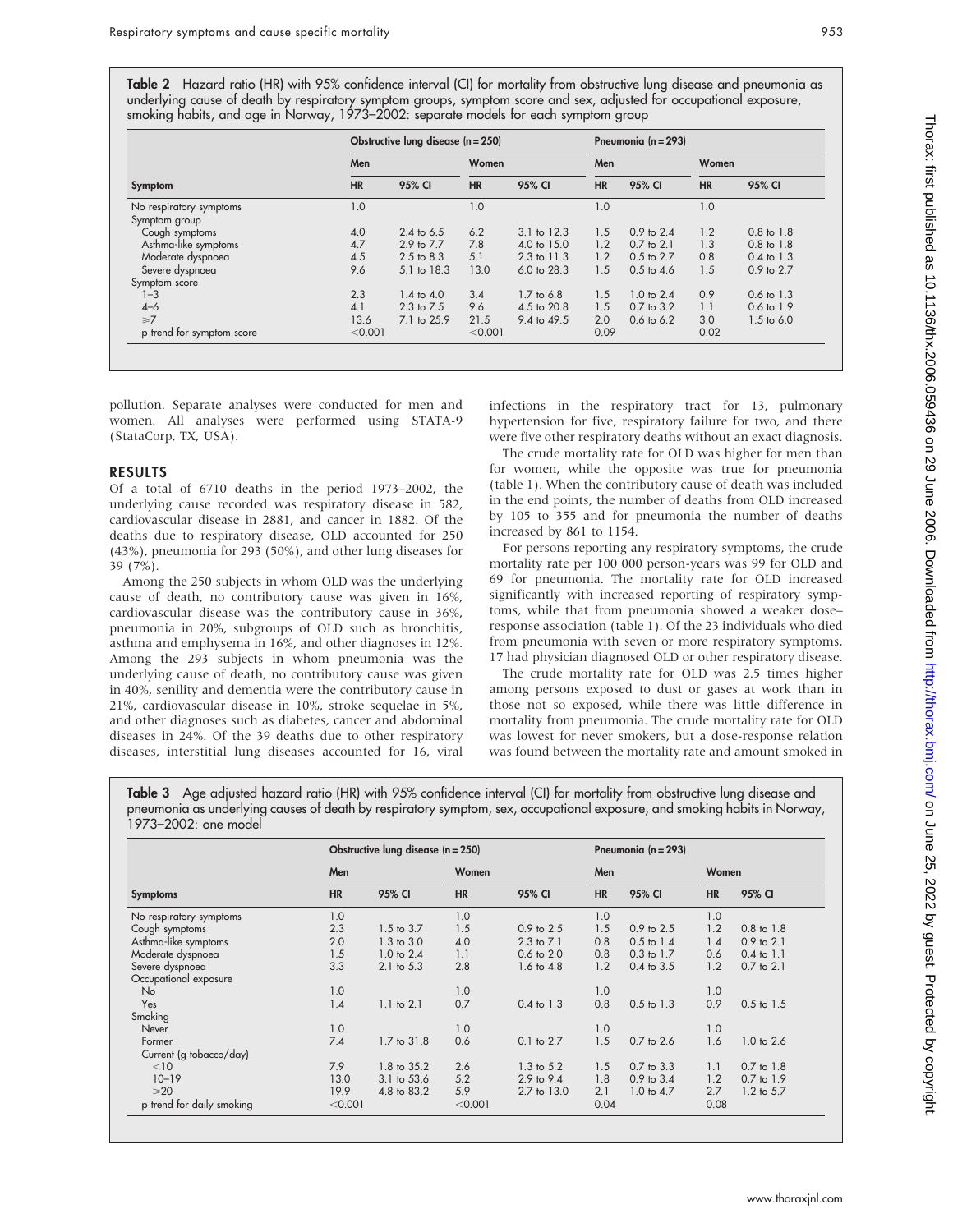Table 4 Hazard ratio (HR) with 95% confidence interval (CI) for mortality from obstructive lung disease and pneumonia as underlying causes of death by respiratory symptoms and sex, adjusted for smoking habit, occupational exposure, and age in Norway, 1973–2002. Persons who reported physician diagnosed asthma, bronchitis or emphysema are excluded. Separate models for each symptom group

|                         |           | Obstructive lung disease $(n = 112)$ |           | Pneumonia ( $n = 243$ ) |           |                       |           |                       |
|-------------------------|-----------|--------------------------------------|-----------|-------------------------|-----------|-----------------------|-----------|-----------------------|
|                         | Men       | Women                                |           | Men                     |           | Women                 |           |                       |
| <b>Symptoms</b>         | <b>HR</b> | 95% CI                               | <b>HR</b> | 95% CI                  | <b>HR</b> | 95% CI                | <b>HR</b> | 95% CI                |
| No respiratory symptoms | 1.0       |                                      | 1.0       |                         | 1.0       |                       | 1.0       |                       |
| Cough symptoms          | 2.5       | $1.4 \text{ to } 4.6$                | 3.1       | $1.2 \text{ to } 7.8$   | 1.6       | $1.0 \text{ to } 2.7$ | 1.1       | $0.7$ to $1.8$        |
| Asthma-like symptoms    | 2.9       | 1.6 to 5.5                           | 4.5       | 1.9 to 10.9             | 1.4       | $0.8 \text{ to } 2.5$ | 1.3       | $0.8$ to $2.0$        |
| Moderate dyspnoea       | 2.3       | $1.0 \text{ to } 5.3$                | 3.3       | $1.1$ to 9.6            | 1.1       | $0.5 \text{ to } 2.8$ | 0.8       | $0.4 \text{ to } 1.6$ |
| Severe dyspnoea         | 4.2       | 1.5 to 11.7                          | 4.6       | 1.4 to 14.7             | 1.4       | $0.3 \text{ to } 5.9$ | 1.2       | $0.5$ to $2.5$        |

current smokers. The mortality rate due to pneumonia was highest for former smokers and did not differ by amount smoked for current smokers (table 1).

The association between each respiratory symptom group and death from OLD showed a considerable increase in the risk of mortality in both sexes: the HR was  $\geq 4.0$  for all symptom groups and  $\geq 10$  for those with severe dyspnoea (table 2). No significant association was found between respiratory symptom group and death from pneumonia. Mortality from OLD increased in a dose-dependent manner with the symptom score. Symptom score did not significantly increase the HR for mortality from pneumonia, except in women with  $\geq 7$  symptoms.

The adjusted HR for mortality from OLD associated with the question ''Do you have cough for 3 months or more altogether during a year?'' was 7.4 (95% CI 4.2 to 13.1) for men and 13.3 (95% CI 6.0 to 29.4) for women, and that for mortality from pneumonia was 1.6 (95% CI 0.7 to 3.5) for men and 2.3 (95% CI 1.2 to 4.0) for women. After exclusion of individuals who reported physician diagnosed asthma, bronchitis or emphysema at baseline, the association between ''cough for 3 months or more …'' and mortality from OLD was 4.0 (95% CI 2.4 to 6.5) in men and 6.2 (95% CI 3.1 to 12.3) in women.

Up to 1986 all death certificates were based on clinical diagnoses. Causes of death based on autopsies were available for the period 1986–2002. During this period the proportion of clinical death diagnoses regarding OLD were 78% and 88% in the periods 1986–1995 and 1996–2003, respectively. The corresponding proportions for pneumonia deaths were 89% and 98%. With regard to autopsies, mortality from OLD represented 17% (32/184) of the underlying causes of death and pneumonia represented 7% (16/247). After adjustment for age, sex, occupational exposure and smoking habits, the HR for mortality from autopsy confirmed OLD varied from

3.7 (95% CI 2.4 to 5.7) for cough to 6.3 (95% CI 3.4 to 11.6) for severe dyspnoea. The HR for mortality from autopsy confirmed pneumonia based on symptoms, however, was not significant.

The results of the final multivariable model with all four symptom groups are shown in table 3. The association between respiratory symptoms and mortality from OLD was, as expected, weaker when all symptoms were included in the same model and adjusted for each other than when each symptom group was investigated separately. Nevertheless, for all respiratory symptom groups in men and for asthma-like symptoms and severe dyspnoea in women, the HR was still significantly increased. None of the respiratory symptoms was a significant predictor of deaths due to pneumonia.

There was a significant association between smoking habits and mortality from OLD, even after adjustment for respiratory symptoms, except for former smoking in women. The association between smoking and mortality from pneumonia was significant for men and women current smokers who smoked more than 20 g tobacco per day. Occupational exposure to air pollution was also a significant predictor of deaths from OLD among men when smoking and symptom groups were taken into account.

After exclusion of 3656 persons who reported physician diagnosed asthma, bronchitis or emphysema at baseline, the association between all respiratory symptoms and mortality from OLD was still significantly increased for both men and women (table 4). The HR for mortality from OLD and pneumonia did not change after further exclusion of 4146 persons who reported physician diagnosed heart failure or cardiovascular disease.

The HR for mortality from OLD decreased during follow up for all respiratory symptoms in both sexes and was still significantly increased in the third decade, except in men reporting severe dyspnoea. The HR for the third decade varied

Table 5 Hazard ratio (HR) with 95% confidence interval (CI) for mortality from obstructive lung disease and pneumonia as underlying or contributory causes of death, by respiratory symptoms and sex, adjusted for occupational exposure, smoking, and age in Norway, 1973–2002: separate models for each symptom group

| Obstructive lung disease $(n = 355)$ |           |                       |           |                |           | Pneumonia ( $n = 1154$ ) |                  |                       |  |  |
|--------------------------------------|-----------|-----------------------|-----------|----------------|-----------|--------------------------|------------------|-----------------------|--|--|
|                                      | Men       |                       | Women     |                | Men       |                          | Women            |                       |  |  |
| <b>Symptoms</b>                      | <b>HR</b> | 95% CI                | <b>HR</b> | 95% CI         | <b>HR</b> | 95% CI                   | <b>HR</b>        | 95% CI                |  |  |
| No respiratory symptoms              | 1.0       |                       | 1.0       |                | 1.0       |                          | 0.1              |                       |  |  |
| Cough                                | 4.1       | $2.9 \text{ to } 5.9$ | 4.2       | 2.7 to 6.5     | 1.5       | $1.2 \text{ to } 1.8$    | 1.2              | $1.0 \text{ to } 1.5$ |  |  |
| Asthma-like symptoms                 | 4.6       | 3.2 to 6.7            | 5.0       | $3.3$ to $7.6$ | 1.5       | $1.3 \text{ to } 1.9$    | 1.2              | $0.9$ to $1.5$        |  |  |
| Moderate dyspnoea                    | 5.1       | $3.3 \text{ to } 7.1$ | 4.0       | 2.4 to $6.6$   | 1.6       | $1.2 \text{ to } 2.2$    | $\overline{1.2}$ | $0.9$ to $1.5$        |  |  |
| Severe dyspnoea                      | 12.7      | 8.0 to 20.2           | 8.5       | 5.1 to 14.2    | 2.7       | 1.9 to 3.9               | 1.8              | $1.4 \text{ to } 2.4$ |  |  |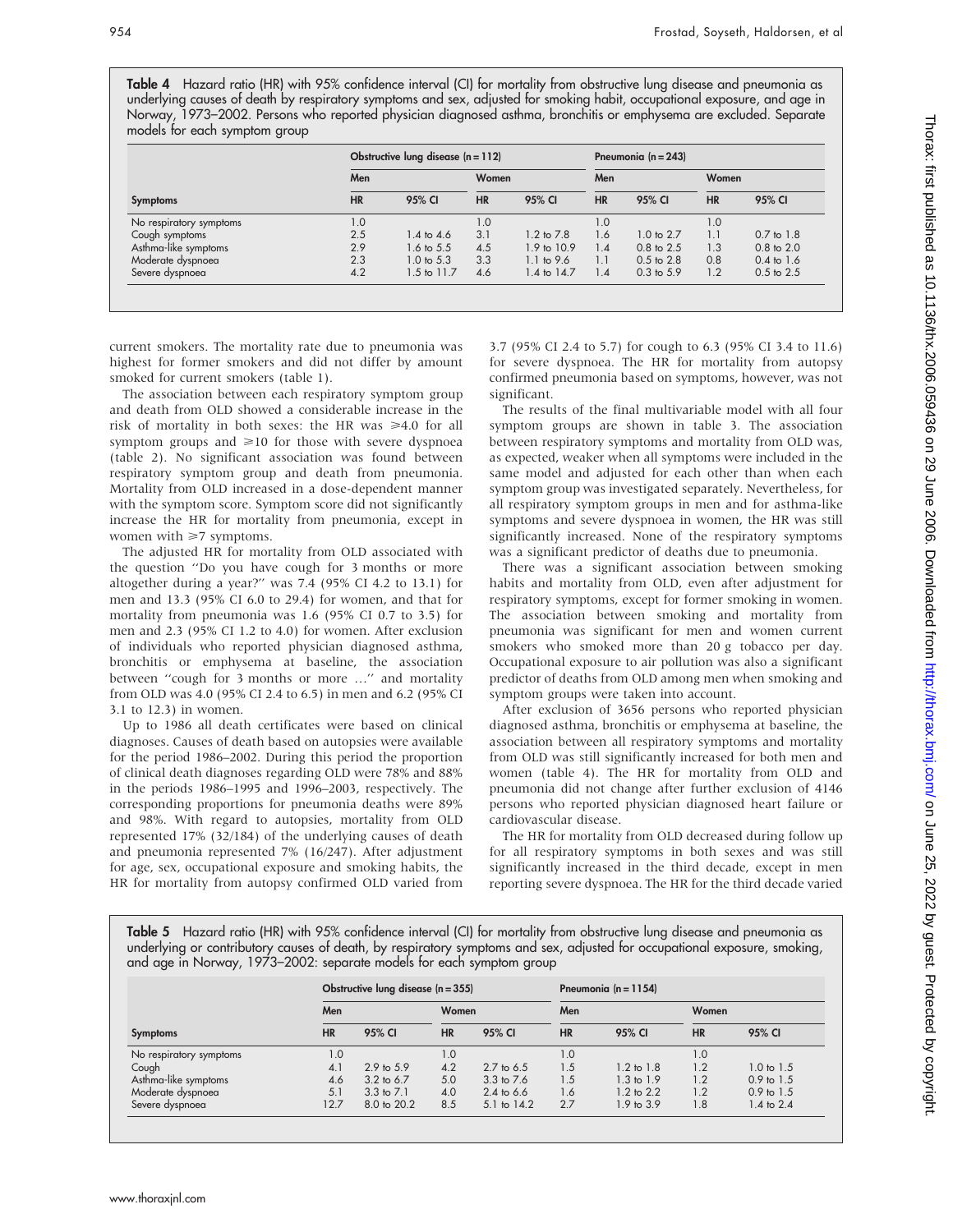from 2.5 (95% CI 1.3 to 4.8) to 3.0 (95% CI 1.2 to 7.3) for men and from 5.0 (95% CI 1.7 to 14) to 6.7 (95% CI 2.7 to 16) for women.

The magnitude of the associations between OLD and symptom groups did not change after OLD was added as a contributory cause (table 5). When pneumonia was added as a contributory cause of death, however, the HR for mortality from pneumonia was slightly higher for most symptom groups.

## DISCUSSION

We found a significant, positive, strong predictive value of respiratory symptoms for mortality from OLD over 30 years in nearly 18 000 men and women in Oslo. The relative risk for mortality decreased slightly during follow up but was still significantly increased in the third decade after recording of symptoms. The predictive value of respiratory symptoms for mortality from pneumonia was weaker and not significant. When causes contributory to the underlying cause of death were added, the association between mortality from pneumonia and respiratory symptoms changed slightly.

The large number of persons and the long follow up in our study resulted in a large number of deaths, making it possible to estimate the relative risk for mortality from OLD and pneumonia. The individuals were selected randomly and they answered the questionnaire at home, thus reducing sampling and observer bias, respectively. As there was no connection between how they answered the questionnaire and the outcome, there was no outcome-dependent bias. As the 11 digit unique personal identification number used in Norway and because Statistics Norway, by law, records all deaths in the country, the estimates are not distorted by incomplete follow up.

The main source of uncertainty with regard to cause of death is the diagnosis, and physicians' reporting on the death certificates is potentially the largest source of error. In addition, the coding of diagnoses has changed, and three different ICD systems were used during the period. Uncertain associations can lead to non-differential misclassification of diagnoses and will alter the association between respiratory symptoms and mortality.<sup>22</sup> One of the gold standards of diagnosing cause of death is, however, the autopsy. In our study the risk for mortality from OLD and pneumonia based on autopsies was similar to that for the whole cohort, thus strengthening our conclusions.

Smoking might be a strong confounder of the association between respiratory symptoms and outcome. Although we controlled for smoking habits before inclusion in the study, the prevalence of smoking in our cohort might have changed during follow up. Stavem et  $al^{23}$  found that 32% of a Norwegian cohort of middle aged men had quit smoking and only 16% had started smoking or started smoking again. In addition, the total proportion of daily smokers among Norwegian men and women decreased during the follow up period.4 Some of the respondents might have stopped smoking in response to the Norwegian Tobacco Act and to educational programmes on smoking and health.<sup>24</sup> As a considerable proportion of the persons who smoked and reported symptoms might have had fewer symptoms after quitting during follow up,<sup>25</sup> our analysis probably underestimates rather than overestimates the relation between symptoms and mortality.

There was an increased risk of death from OLD among smokers, which was two to three times higher among male than female current smokers. A similar trend was reported by Lange et al.<sup>1</sup>

A positive association has been reported between chronic mucus hypersecretion—that is, chronic cough with phlegm .3 months a year—and death from COPD in several studies,

most conducted in an occupational setting,<sup>26–28</sup> although Peto et  $al^{27}$  found that death from COPD was not significantly related to mucus hypersecretion. In a population based study, Lange et  $al<sup>1</sup>$  found a significant association between chronic mucus hypersecretion and mortality from OLD. In the Danish study the HR was adjusted for lung function. We did not have any information about lung function but we did have information about reported physician diagnosed asthma, bronchitis, or emphysema. We believe that there is an accumulation of individuals with low lung function among those with already diagnosed OLD. When excluding those individuals, we exclude the majority of subjects with low lung function. In our study, all the questions about cough were pooled into one cough symptom group. However, when we analysed reports of cough and phlegm for at least 3 months per year for at least 1 year separately with exclusion of those individuals with reported physician diagnosed asthma, bronchitis or emphysema, the HR for mortality from OLD was 1.5 times higher than in the Danish study. This could be explained by the reference populations; in the Danish study the reference population reported not having that symptom, while in our study the reference population had no respiratory symptoms at all. In line with the findings in Denmark,<sup>1</sup> we found that the association between respiratory symptoms and mortality from OLD were similar when OLD was included as the underlying and contributory cause or only as the underlying cause of death.

With regard to asthma-like symptoms, Knuiman et al<sup>9</sup> found that persons who reported wheezing had increased mortality from respiratory disease in general, and Carpenter  $et$   $al^{29}$  confirmed this finding for mortality from chronic bronchitis. Vandentorren et al<sup>2</sup> found that having asthma or asthma symptoms such as attacks of breathlessness associated with wheezing was significantly associated with mortality from COPD, with a relative risk of 3.5. In our study, asthma-like symptoms—that is, at least one of the symptoms wheezing, attacks of breathlessness or long lasting cough after a cold—resulted in a higher HR for mortality from OLD than in the study of Vandentorren et al.<sup>2</sup> 9

Our finding of a significant association between the degree of dyspnoea symptoms and death from OLD is in agreement with those of previous epidemiological surveys.<sup>9 11 28 29</sup> Dyspnoea on exercise is frequently a presenting symptom of both lung and heart disease. An affirmative answer to having severe dyspnoea could be an indicator of organ failure with a poor prognosis and is therefore an important predictor for mortality from OLD.

When all symptoms were adjusted for each other in the same model, the risk associated with each respiratory symptom decreased, probably because some of the symptoms are expressions of the same pathological entity in the airways. Except for cough and moderate dyspnoea in women, the risk for mortality was still significantly increased.

The crude mortality rate for death from pneumonia was higher in subjects who reported  $\geq 7$  respiratory symptoms than in those who reported  $\leq$ 7 respiratory symptoms. Among these individuals, 74% reported physician diagnosed OLD or other respiratory disease. This could indicate that OLD is underestimated as an underlying cause of death. We found a slightly increased risk of death from pneumonia associated with reports of respiratory symptoms, and the relative risk increased with increasing number of respiratory symptoms reported. Except when  $\geq 7$  respiratory symptoms were reported in women, the association between symptoms and mortality from pneumonia was not significant, in agreement with the study by Lange et al.<sup>3</sup> Persons who died from pneumonia had fewer respiratory symptoms at baseline and were on average 8 years older at the time of death than those who died of OLD. These observations might explain the lack